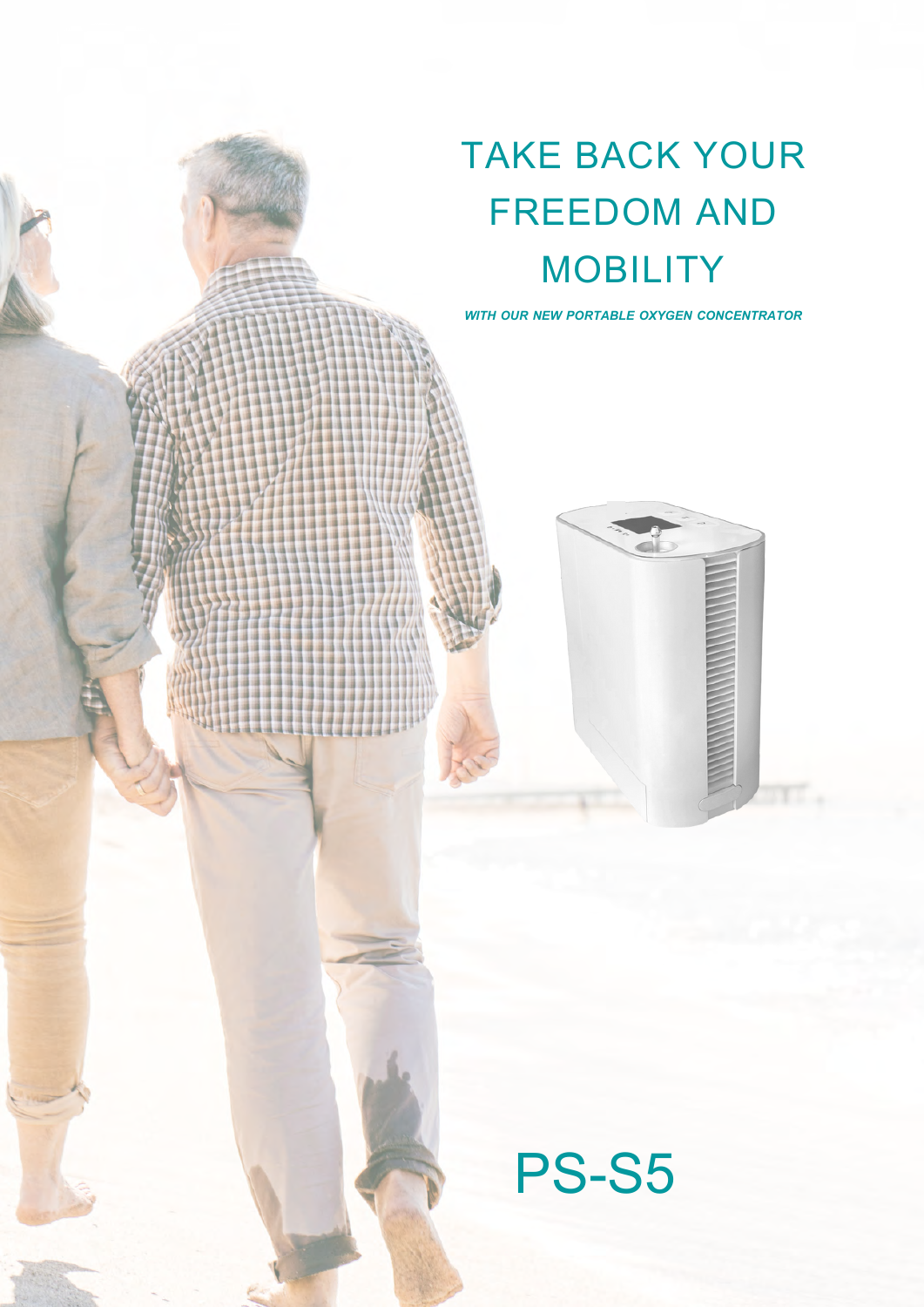#### FEATURES

#### **NO Heavy Tanks NO heavy Carts**

- Continuous oxygen supply
- Pulse flow operation
- Battery operated
- Purity: 93%+ -3% at all settings
- Light weight: 1.50kg single battery
- Light weight: 1.76kg double Battery
- Light weight: 1.99kg triple Battery
- Dimensions:
	- Length: 157mm
	- Width: 86mm
	- Height : 170mm
- Smart Intelligence If the POC cannot detect breathing, it will automatically start to pulse every 3 seconds.
- Synchronised ability- adjust according to patients breathing pattern.
- 5l Flow settings





1.50 KG Smallest and Lightest 1 L-Oxygen concentrator in the world.

Equivalent to 5 Lites, Designed for 24/7 use.

5cm large LCD color display screen easy to read.

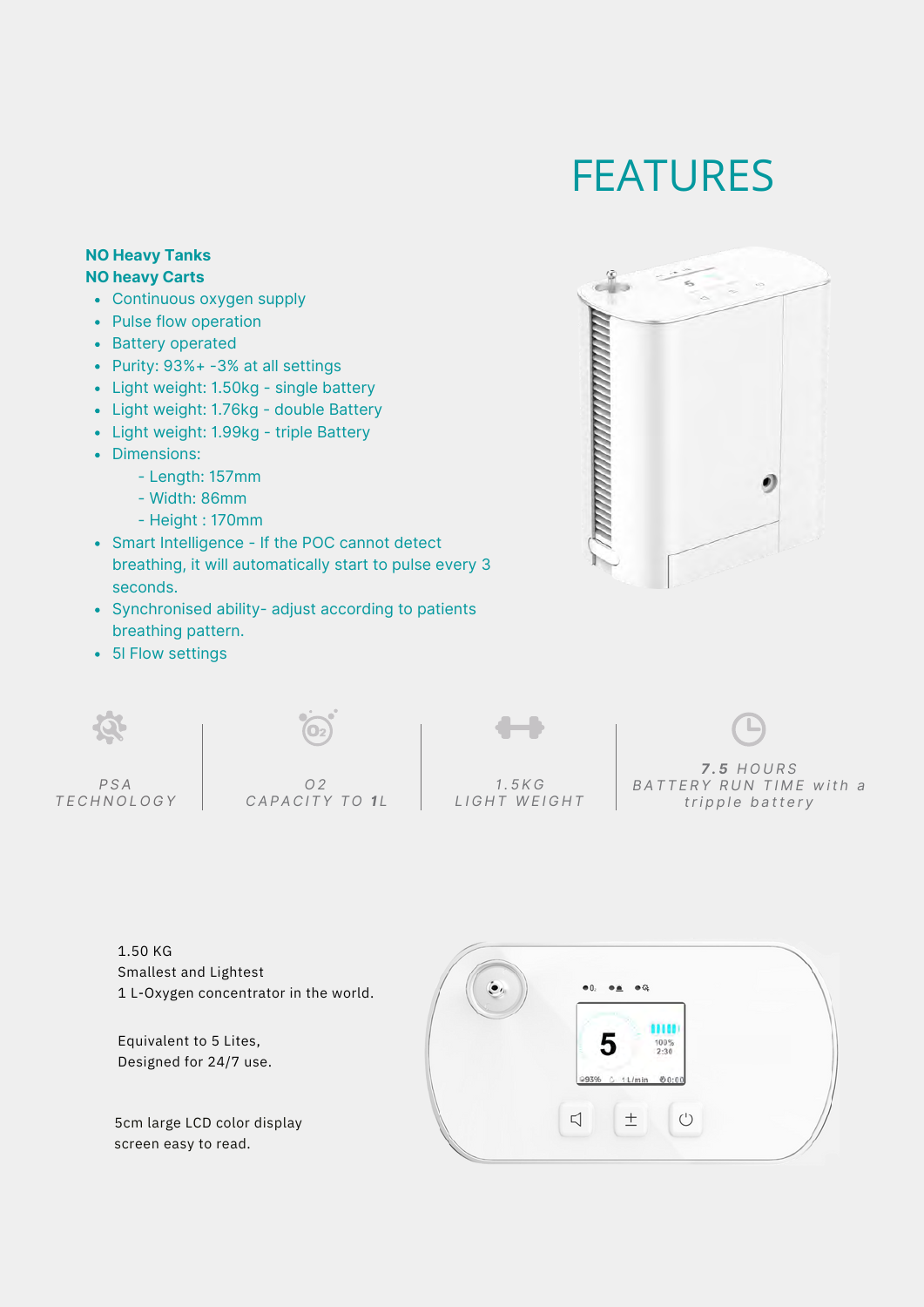

#### FLOW SETTINGS

Flow settings 1-5 can meet different oxygen demands.

Setting 1 210 ml/min Setting 2 420 ml/min Setting 3 600 ml/min Setting 4 800 ml/min Setting 5 1000 ml/min

### PRODUCT INTRODUCTION

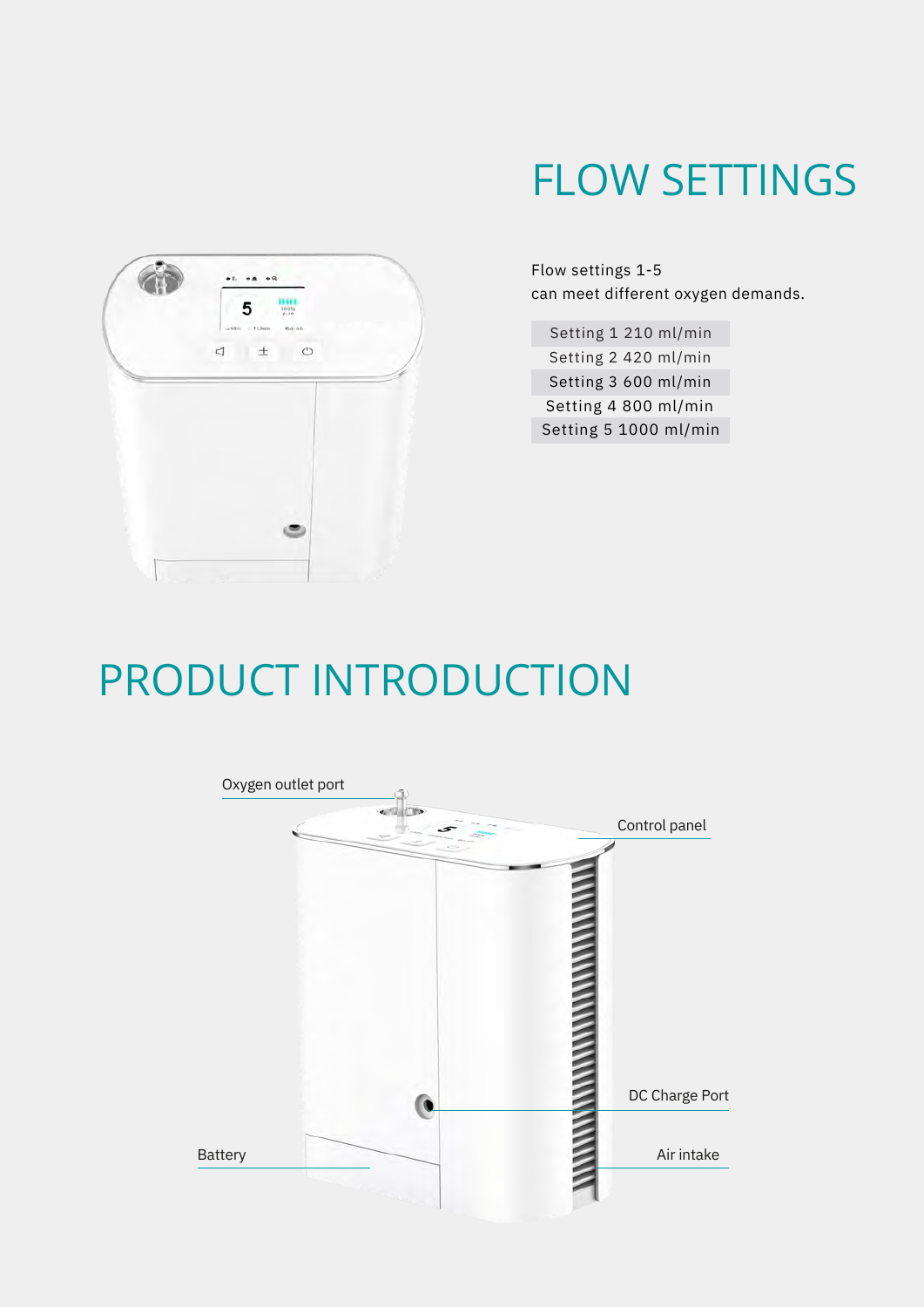### EXTERNAL BATTERY CHARGER

Model # BC-K



when the green light illuminated, the battery is fully charged.



### BATTERY DURATION

| <b>*Battery</b>                                | <b>Single Battery</b>                                     | <b>Double Battery</b>                                    | <b>Tripple Battery</b>                                    |
|------------------------------------------------|-----------------------------------------------------------|----------------------------------------------------------|-----------------------------------------------------------|
| <b>Duration</b>                                | <b>SKU# BA-K201</b>                                       | <b>SKU# BA-K200</b>                                      | <b>SKU# BA-K202</b>                                       |
| <b>Flow Setting</b><br><b>Battery duration</b> | 1: $2.75h$<br>2: 2.00 h<br>3:1.50h<br>4:1.30h<br>5:1.10 h | 1: $5.50h$<br>2: 3.75h<br>3:3.00h<br>4:2.50h<br>5: 2.20h | 1: $7.05h$<br>2: 5.20 h<br>3:4.00h<br>4:3.50h<br>5: 2.80h |

\*Based on 20 BPM. Actual duration results may vary.

Battery duration times are based on new, fully charged batteries. Duration times will degrade with battery age, environmental operating conditions, use over time, and operational condition of the portable concentrator.